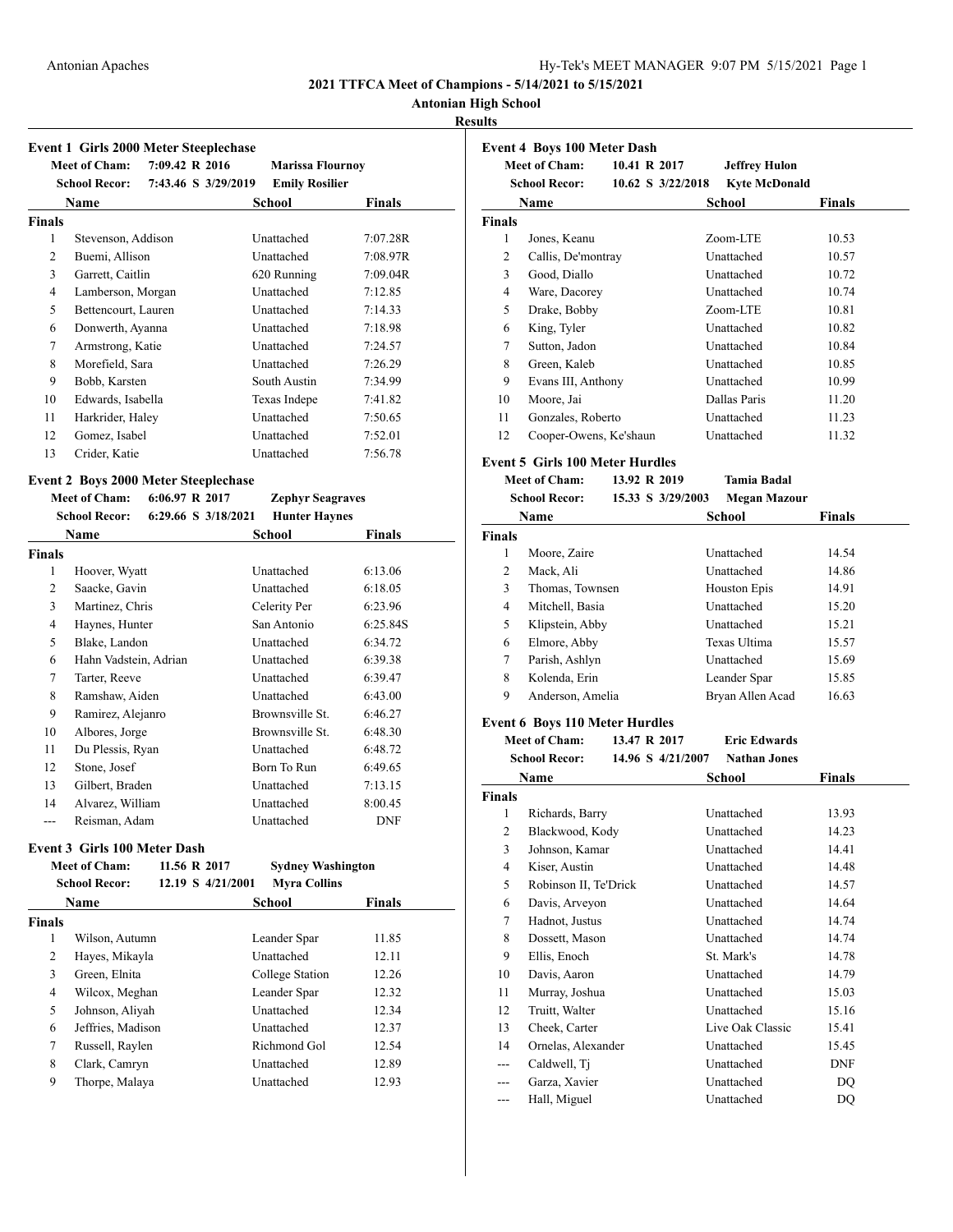**Antonian High School**

### **Results**

|               | <b>Meet of Cham:</b>               | 24.03 R 2017     | <b>Jania Martin</b>    |        |
|---------------|------------------------------------|------------------|------------------------|--------|
|               | <b>School Recor:</b>               | 25.64 S 5/4/2001 | <b>Myra Collins</b>    |        |
|               | Name                               |                  | School                 | Finals |
| <b>Finals</b> |                                    |                  |                        |        |
| 1             | Murphy, Hali                       |                  | Leander Spar           | 24.09  |
| 2             | Mcclennon, Dynasty                 |                  | Unattached             | 24.21  |
| 3             | Green, Elnita                      |                  | College Station        | 24.73  |
| 4             | Jeffries, Madison                  |                  | Unattached             | 24.85  |
| 5             | Hayes, Mikayla                     |                  | Unattached             | 25.14  |
| 6             | Morales, Paloma                    |                  | Unattached             | 25.28  |
| 7             | Wilcox, Meghan                     |                  | Leander Spar           | 25.42  |
| 8             | Johnson, Aliyah                    |                  | Unattached             | 25.47  |
| 9             | Thorpe, Malaya                     |                  | Unattached             | 26.08  |
| 10            | Coleman, Taniah                    |                  | Zoom-LTE               | 26.65  |
| 11            | Aardahl, Gracie                    |                  | Unattached             | 28.53  |
|               | <b>Event 8 Boys 200 Meter Dash</b> |                  |                        |        |
|               | <b>Meet of Cham:</b>               | 21.27 R 2017     | <b>Glenn Bender</b>    |        |
|               | <b>School Recor:</b>               | 21.78 S 4/1/2021 | <b>Garrett Kaalund</b> |        |

| <b>School Recor:</b><br>Name |                                        | 21.78 S 4/1/2021  | <b>Garrett Kaalund</b>  |               |
|------------------------------|----------------------------------------|-------------------|-------------------------|---------------|
|                              |                                        |                   | <b>School</b>           | <b>Finals</b> |
| <b>Finals</b>                |                                        |                   |                         |               |
| 1                            | Good, Diallo                           |                   | Unattached              | 21.25R        |
| 2                            | Callis, De'montray                     |                   | Unattached              | 21.29         |
| 3                            | Kaalund, Garrett                       |                   | San Antonio             | 21.47S        |
| 4                            | King, Tyler                            |                   | Unattached              | 21.54         |
| 5                            | Ware, Dacorey                          |                   | Unattached              | 21.76         |
| 6                            | Chin, Cameron                          |                   | Unattached              | 22.03         |
| 7                            | Jones, Keanu                           |                   | Zoom-LTE                | 22.16         |
| 8                            | Drake, Bobby                           |                   | Zoom-LTE                | 22.59         |
| 9                            | Gould, Justin                          |                   | Unattached              | 23.24         |
|                              | <b>Event 9 Girls 300 Meter Hurdles</b> |                   |                         |               |
|                              | <b>Meet of Cham:</b>                   | 42.92 R 2015      | <b>Christi Terhune</b>  |               |
|                              | <b>School Recor:</b>                   | 46.21 S 5/8/2009  | <b>Nicole Martinez</b>  |               |
|                              | Name                                   |                   | <b>School</b>           | <b>Finals</b> |
| <b>Finals</b>                |                                        |                   |                         |               |
| 1                            | Moore, Zaire                           |                   | Unattached              | 43.86         |
| 2                            | Mitchell, Basia                        |                   | Unattached              | 45.50         |
| 3                            | Heavner, Ashley                        |                   | Unattached              | 46.20         |
| 4                            | Anderson, Amelia                       |                   | Bryan Allen Acad        | 46.69         |
| 5                            | Lacy, Bre'anna                         |                   | Unattached              | 47.19         |
| 6                            | Hinojosa, Taylor                       |                   | Unattached              | 47.61         |
| 7                            | Delgado, Sophia                        |                   | Unattached              | 47.68         |
| 8                            | Rodriguez, Devon                       |                   | Unattached              | 48.16         |
| 9                            | Bombito, Faith                         |                   | Unattached              | 48.70         |
| 10                           | Kadyan, Kate                           |                   | Unattached              | 51.62         |
| 11                           | Wilson, Madeleine                      |                   | Unattached              | 52.59         |
|                              | <b>Event 10 Boys 300 Meter Hurdles</b> |                   |                         |               |
|                              | <b>Meet of Cham:</b>                   | 35.97 R 2017      | <b>Charles Brockman</b> |               |
|                              | <b>School Recor:</b>                   | 39.12 S 3/23/2013 | <b>Douglas Bradshaw</b> |               |
|                              | Name                                   |                   | <b>School</b>           | <b>Finals</b> |
| <b>Finals</b>                |                                        |                   |                         |               |
| $\mathbf{1}$                 | Blackwood, Kody                        |                   | Unattached              | 38.09         |
|                              |                                        |                   |                         |               |

| 2                       | Ellis, Enoch                         |                    | St. Mark's               | 38.39              |
|-------------------------|--------------------------------------|--------------------|--------------------------|--------------------|
| 3                       | Medrado, Felipe                      |                    | Unattached               | 38.89              |
| 4                       | Kiser, Austin                        |                    | Unattached               | 39.01              |
| 5                       | Truitt, Walter                       |                    | Unattached               | 39.28              |
| 6                       | Murray, Joshua                       |                    | Unattached               | 39.29              |
| 7                       | Ornelas, Alexander                   |                    | Unattached               | 40.01              |
| 8                       | Robinson II, Te'Drick                |                    | Unattached               | 40.66              |
| 9                       | Yeager, Ryan                         |                    | Unattached               | 40.83              |
| 10                      | Davis, Arveyon                       |                    | Unattached               | 41.15              |
| 11                      | Cheek, Carter                        |                    | Live Oak Classic         | 41.40              |
| 12                      | Garza, Xavier                        |                    | Unattached               | 42.33              |
| 13                      | Johnson, Kamar                       |                    | Unattached               | 44.23              |
| 14                      | Kunkel, Hunter                       |                    | Zoom-LTE                 | 46.33              |
|                         |                                      |                    |                          |                    |
|                         | <b>Event 11 Girls 400 Meter Dash</b> |                    |                          |                    |
|                         | <b>Meet of Cham:</b>                 | 53.02 R 2017       | <b>Bailey Lear</b>       |                    |
|                         | <b>School Recor:</b>                 | 56.87 S 5/6/2016   | <b>Brittany Parker</b>   |                    |
|                         | Name                                 |                    | School                   | Finals             |
| <b>Finals</b>           |                                      |                    |                          |                    |
| 1                       | Murphy, Hali                         |                    | Leander Spar             | 53.80              |
| 2                       | Mcclennon, Dynasty                   |                    | Unattached               | 54.51              |
| 3                       | Joseph, Rachel                       |                    | Richmond Gol             | 55.09              |
| 4                       | Lake, Eliana                         |                    | Flyers Track Clu         | 56.60              |
| 5                       | Rankin, MyRajah                      |                    | Unattached               | 56.96              |
| 6                       | Conway, Lesley                       |                    | Unattached               | 57.69              |
|                         |                                      |                    |                          |                    |
|                         | <b>Event 12 Boys 400 Meter Dash</b>  |                    |                          |                    |
|                         | <b>Meet of Cham:</b>                 | 45.96 R 2015       | Wil London               |                    |
|                         |                                      |                    |                          |                    |
|                         | <b>School Recor:</b>                 | 48.20 S 4/22/2021  | <b>Garrett Kaalund</b>   |                    |
|                         | Name                                 |                    | School                   | Finals             |
| Finals                  |                                      |                    |                          |                    |
| 1                       | Rainey, Darius                       |                    | Unattached               | 48.07              |
| 2                       | Byles, Dominic                       |                    | Dynamic Trac             | 48.16              |
| 3                       | Jacobs, Cyrus                        |                    | Jacobs Sport             | 48.50              |
| 4                       | York, Preston                        |                    | Unattached               | 48.55              |
| 5                       | Christie, Markus                     |                    | Team Christie            | 48.94              |
| 6                       | Pesante, Sebastian                   |                    | E.R.I Stars              | 49.19              |
| 7                       | Green, Kaleb                         |                    | Unattached               | 49.48              |
| 8                       | Estrada, Jason                       |                    | Greenhill                | 49.79              |
| 9                       | McGrath, Connor                      |                    | Unattached               | 50.48              |
| 10                      | Blomqvist, Benjamin                  |                    | <b>Hill Country</b>      | 50.78              |
| 11                      | Castanon, Aidan                      |                    | Born To Run              | 51.12              |
| 12                      | Busby, Jordan                        |                    | Unattached               | 53.63              |
| 13                      | Du Plessis, Ryan                     |                    | Unattached               | 53.90              |
|                         |                                      |                    |                          |                    |
|                         | Event 13 Girls 800 Meter Run         |                    |                          |                    |
|                         | <b>Meet of Cham:</b>                 | 2:05.94 R 2015     | <b>Aaliyah Miller</b>    |                    |
|                         | <b>School Recor:</b>                 | 2:11.90 S 5/6/2016 | <b>Brittany Parker</b>   |                    |
|                         | Name                                 |                    | School                   | Finals             |
| <b>Finals</b>           |                                      |                    |                          |                    |
| 1                       | Morrison, Keaton                     |                    | Unattached               | 2:09.40            |
| $\overline{\mathbf{c}}$ | Kwiatkowski, Kat                     |                    | Houston Epis             | 2:10.47            |
| 3                       | O'Pry, Cassandra                     |                    | Unattached               | 2:16.74            |
| 4                       | Morefield, Amy                       |                    | Unattached               | 2:16.74            |
| 5<br>6                  | Kirby, Jenna<br>Kurp, Gia            |                    | Unattached<br>Unattached | 2:18.12<br>2:20.39 |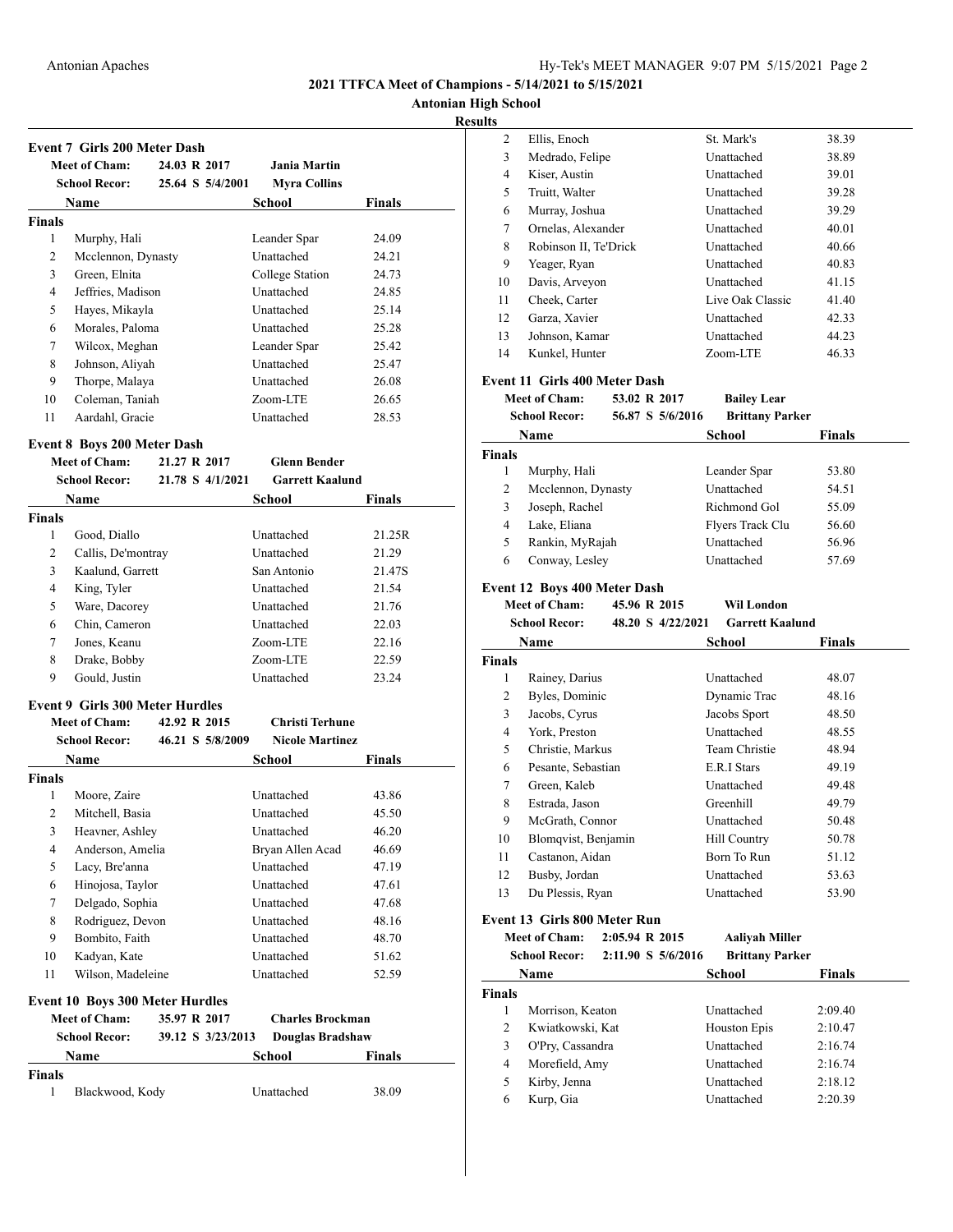**Antonian High School Results**

|                |                                    |                                        |                     |               | R |
|----------------|------------------------------------|----------------------------------------|---------------------|---------------|---|
|                |                                    | Finals  (Event 13 Girls 800 Meter Run) |                     |               |   |
|                | Name                               |                                        | <b>School</b>       | <b>Finals</b> |   |
| 7              | Hall, Elyse                        |                                        | Born To Run         | 2:20.97       |   |
| 8              | Kaiser, Eleni                      |                                        | Unattached          | 2:21.12       |   |
| 9              | Godov, Isabella                    |                                        | Celerity Per        | 2:21.80       |   |
| 10             | Kowalski, Grace                    |                                        | Unattached          | 2:27.11       |   |
| 11             | Jacobson, Lilian                   |                                        | Born To Run         | 2:27.38       |   |
| 12             | Thompson, Emily                    |                                        | Born To Run         | 2:27.66       |   |
|                | <b>Event 14 Boys 800 Meter Run</b> |                                        |                     |               |   |
|                | <b>Meet of Cham:</b>               | 1:49.58 R 2016                         | <b>Bryce Hoppel</b> |               |   |
|                | School Recor:                      | 1:57.95 S 3/31/2011                    | <b>Andrew Gazda</b> |               |   |
|                | Name                               |                                        | School              | Finals        |   |
| <b>Finals</b>  |                                    |                                        |                     |               |   |
| 1              | English, Joshua                    |                                        | Unattached          | 1:50.53       |   |
| 2              | Algarin, Jeriel                    |                                        | Unattached          | 1:53.92       |   |
| 3              | Barrera, Isaac                     |                                        | Unattached          | 1:53.97       |   |
| 4              | Cichon. Jackson                    |                                        | Unattached          | 1:54.01       |   |
| 5              | Hyatt, Blake                       |                                        | Unattached          | 1:54.45       |   |
| 6              | Rodriguez, Nicholas                |                                        | Unattached          | 1:54.75       |   |
| 7              | Heath, Jonathan                    |                                        | Unattached          | 1:54.89       |   |
| 8              | Tello, Carlos                      |                                        | Unattached          | 1:55.04       |   |
| 9              | Lutkenhaus, Andrew                 |                                        | Unattached          | 1:55.06       |   |
| 10             | Flores, Santos                     |                                        | Celerity Per        | 1:56.15       |   |
| 11             | Omonije, Fisayo                    |                                        | St. Mark's          | 1:57.90       |   |
| 12             | Raney, Keaton                      |                                        | Unattached          | 1:58.22       |   |
| 13             | Rodriguez, Ethan                   |                                        | Unattached          | 1:58.32       |   |
| 14             | Berry, Kaleb                       |                                        | Unattached          | 1:58.37       |   |
| 15             | Riechman, Andrew                   |                                        | Unattached          | 1:58.37       |   |
| 16             | Roper, Skyler                      |                                        | Unattached          | 1:58.41       |   |
| 17             | Carrejo, Tobias                    |                                        | Unattached          | 1:59.13       |   |
| 18             | Lopez, Rai                         |                                        | Unattached          | 2:01.19       |   |
| 19             | Olvera, Josiah                     |                                        | Unattached          | 2:01.72       |   |
| 20             | Guerrero, Rafael                   |                                        | Unattached          | 2:02.15       |   |
| 21             | Junior, Aidan                      |                                        | Unattached          | 2:02.77       |   |
| 21             | Echols, Dylan                      |                                        | Unattached          | 2:02.77       |   |
| 23             | Powers, Joshua                     |                                        | Unattached          | 2:04.84       |   |
| 24             | Gibbs, Wesley                      |                                        | Unattached          | 2:07.60       |   |
| 25             | Tello, Luis                        |                                        | Unattached          | 2:08.87       |   |
|                |                                    |                                        |                     |               |   |
|                | Event 15 Girls 1600 Meter Run      |                                        |                     |               |   |
|                | Meet of Cham:                      | 4:44.86 R 2016                         | Julia Hevmach       |               |   |
|                | <b>School Recor:</b>               | 5:09.63 S 3/28/2012                    | <b>Olivia Lopez</b> |               |   |
|                | Name                               |                                        | School              | Finals        |   |
| <b>Finals</b>  |                                    |                                        |                     |               |   |
| $\mathbf{1}$   | Gonzales, Anastacia                |                                        | Unattached          | 4:49.15       |   |
| $\overline{c}$ | Mills, Amalie                      |                                        | Unattached          | 4:52.10       |   |
| 3              | Spears, Hannah                     |                                        | Unattached          | 4:57.65       |   |
| 4              | Thompson, Margaret                 |                                        | Hockaday            | 5:01.44       |   |
| 5              | Keller, KayCee                     |                                        | Unattached          | 5:03.14       |   |
| 6              | Beijen, Natasja                    |                                        | Unattached          | 5:03.46       |   |
| 7              | O'Pry, Cassandra                   |                                        | Unattached          | 5:06.86       |   |
| 8              | Salas, Lesli                       |                                        | Unattached          | 5:09.30       |   |
| 9              | Newman, Julia                      |                                        | Houston Epis        | 5:11.12       |   |
| 10             | Cline, Katie                       |                                        | Born To Run         | 5:12.06       |   |

Horvath, Lily 620 Running 5:12.28

| s  |                    |              |         |
|----|--------------------|--------------|---------|
| 12 | Elsbury, Emma      | Unattached   | 5:14.46 |
| 13 | Peck, Danielle     | Unattached   | 5:15.52 |
| 14 | Towle, Kirstin     | Unattached   | 5:16.73 |
| 15 | Whitaker, Josey    | Unattached   | 5:16.80 |
| 16 | Forbes, Brooke     | Unattached   | 5:18.60 |
| 17 | Sutton, Addison    | Unattached   | 5:19.07 |
| 18 | Merlo, Juliana     | San Antonio  | 5:19.17 |
| 19 | Williams, Kate     | Unattached   | 5:19.57 |
| 20 | Kaiser, Eleni      | Unattached   | 5:20.43 |
| 21 | Harkrider, Haley   | Unattached   | 5:21.34 |
| 22 | Holden, Lucy       | Houston Epis | 5:22.17 |
| 23 | Hogan, Amanda      | Unattached   | 5:22.30 |
| 24 | Wagnon, Kayleigh   | Unattached   | 5:22.59 |
| 25 | Benardete, Chloe   | Born To Run  | 5:25.99 |
| 26 | Pugh, Rosanna      | Unattached   | 5:28.11 |
| 27 | Newman, Ella       | Houston Epis | 5:30.02 |
| 28 | Mora, Jitzell      | Born To Run  | 5:33.43 |
| 29 | Gomez, Isabel      | Unattached   | 5:55.40 |
| 30 | Villarreal, Jazlyn | Born To Run  | 5:56.93 |
|    |                    |              |         |

### **Event 16 Boys 1600 Meter Run**

**Meet of Cham: 4:08.70 R 2015 Alex Rogers School Recor: 4:20.52 S 4/5/2001 Marcos Munoz**

|                | <b>Name</b>       | School          | <b>Finals</b> |
|----------------|-------------------|-----------------|---------------|
| <b>Finals</b>  |                   |                 |               |
| $\mathbf{1}$   | Cox, Joseph       | Unattached      | 4:15.63       |
| $\overline{2}$ | Galvan, Tristan   | Unattached      | 4:15.85       |
| 3              | Nitzsche, Jayan   | Born To Run     | 4:17.29       |
| $\overline{4}$ | Heikkinen, Hudson | Unattached      | 4:17.61       |
| 5              | Lesarri, Pablo    | Unattached      | 4:18.33       |
| 6              | Easton, Kyle      | Unattached      | 4:18.52       |
| 7              | Ibrahim, Omer     | Unattached      | 4:19.14       |
| 8              | Borrego, Enrique  | Unattached      | 4:19.99       |
| 9              | English, Joshua   | Unattached      | 4:20.70       |
| 10             | Parra, Marcelo    | Celerity Per    | 4:20.98       |
| 11             | Sequeira, Dylan   | Unattached      | 4:21.00       |
| 12             | Laverty, Jared    | Unattached      | 4:21.20       |
| 13             | Dodda, Sahil      | St. Mark's      | 4:21.50       |
| 14             | Boss, Bryceson    | Unattached      | 4:22.89       |
| 15             | Gibson, Chance    | Unattached      | 4:23.02       |
| 16             | Metcalf, Philip   | Born To Run     | 4:23.77       |
| 17             | Patil, Soham      | Unattached      | 4:23.88       |
| 18             | Cardenas, Pedro   | Brownsville St. | 4:23.91       |
| 19             | Duran, Devin      | Unattached      | 4:24.14       |
| 20             | Parra, Franco     | Celerity Per    | 4:24.47       |
| 21             | Campbell, Drew    | Unattached      | 4:25.88       |
| 22             | Corral, Carmelo   | Unattached      | 4:26.84       |
| 23             | Melhado, Franco   | Unattached      | 4:27.00       |
| 24             | Mccaleb, Cullen   | Dallas Lakeh    | 4:27.07       |
| 25             | Saenz, Aaron      | Unattached      | 4:28.07       |
| 26             | Morales, Nathan   | Celerity Per    | 4:28.99       |
| 27             | Cunningham, Caden | RunCCG          | 4:29.95       |
| 28             | Lomeli, Pablo     | Unattached      | 4:30.26       |
| 29             | Abrego, John      | Unattached      | 4:30.93       |
| 30             | Edwards, Immanuel | Texas Indepe    | 4:30.93       |
| 31             | Pena. Alexander   | San Antonio     | 4:32.02       |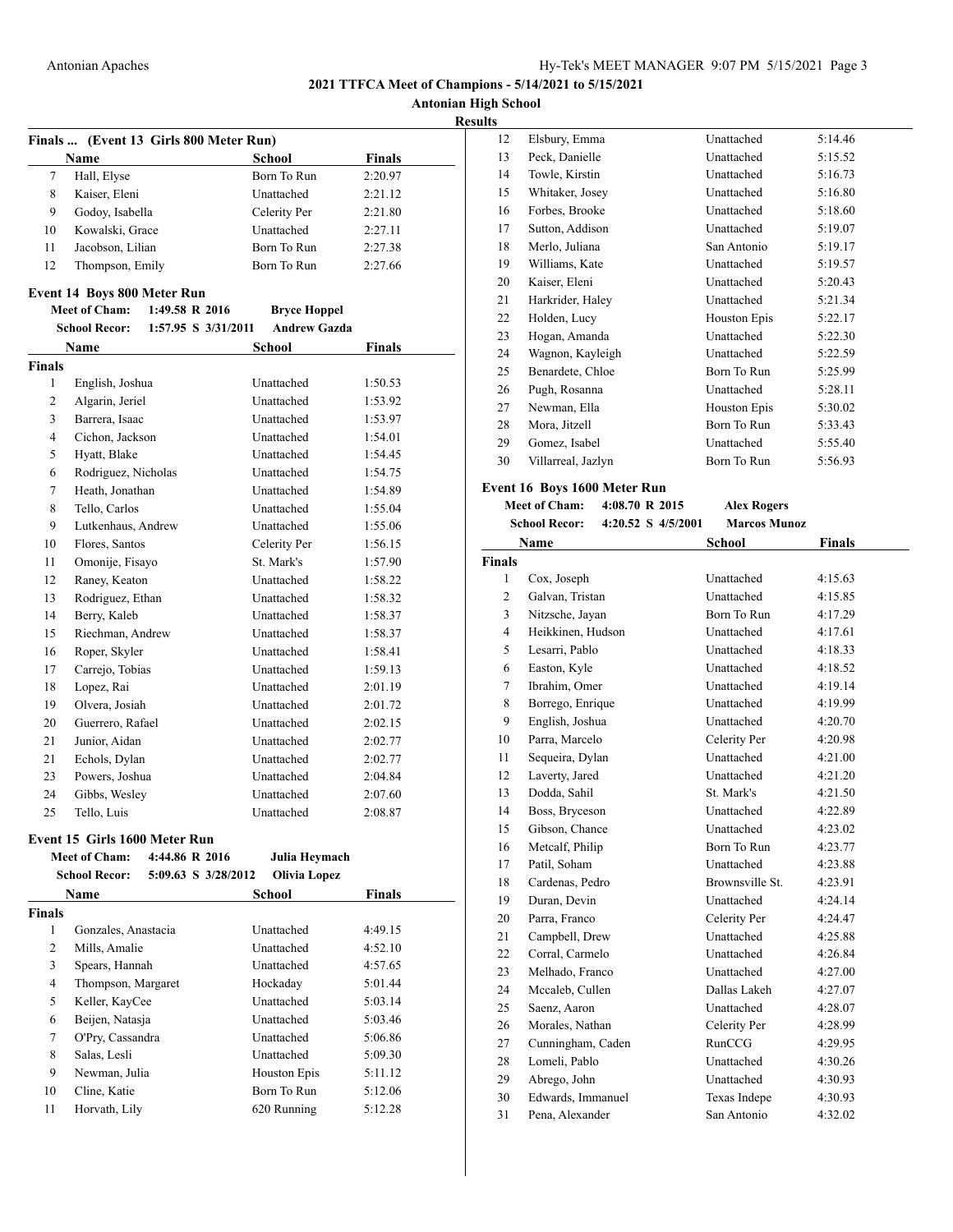# **Antonian High School**

### **Resu**

|                | Finals  (Event 16 Boys 1600 Meter Run)      |                         |               |
|----------------|---------------------------------------------|-------------------------|---------------|
|                | Name                                        | School                  | <b>Finals</b> |
| 32             | Jensen, Dane                                | Unattached              | 4:33.98       |
| 33             | Junior, Aidan                               | Unattached              | 4:34.67       |
| 34             | De La O, Gabriel                            | Unattached              | 4:34.91       |
| 35             | Worth, Todd                                 | San Antonio             | 4:37.14       |
| 36             | Cichon, Jackson                             | Unattached              | 4:38.66       |
| 37             | Mora, Javier                                | Born To Run             | 4:39.16       |
| 38             | Lopez, Rai                                  | Unattached              | 4:39.62       |
| 39             | Spieler, Garrick                            | Unattached              | 4:40.68       |
| 40             | Wittliff, Sloan                             | Born To Run             | 4:40.90       |
| 41             | Melina Raab, Thomas                         | Born To Run             | 4:41.36       |
| 42             | Rodriguez, Nicholas                         | Unattached              | 4:41.45       |
| 43             | Gonzalez Vergara, Mikel                     | Unattached              | 4:43.04       |
| 44             | Hartman, Kyle                               | Unattached              | 4:44.40       |
| 45             | Heath, Jonathan                             | Unattached              | 4:44.88       |
| 46             | Swann, Micah                                | Unattached              | 4:47.60       |
| 47             | Mathis, Matthew                             | Unattached              | 4:47.77       |
| 48             | Orozco, Adrian                              | Unattached              | 4:49.58       |
|                |                                             |                         |               |
|                | Event 17 Girls 3200 Meter Run               |                         |               |
|                | Meet of Cham:<br>10:41.84 R 2019            | <b>Ashlyn Hillyard</b>  |               |
|                | <b>School Recor:</b><br>11:13.02 S 5/2/2014 | <b>Robin Montemayor</b> |               |
|                | Name                                        | School                  | Finals        |
| <b>Finals</b>  |                                             |                         |               |
| 1              | Nielson, Heidi                              | Unattached              | 10:24.49R     |
| $\overline{c}$ | Pisano, Gia                                 | Celerity Per            | 10:44.95      |
| 3              | Thompson, Margaret                          | Hockaday                | 10:58.18      |
| 4              | Towle, Kirstin                              | Unattached              | 11:14.32      |
| 5              | Urbani, Cate                                | Unattached              | 11:21.50      |
| 6              | Peck, Danielle                              | Unattached              | 11:36.39      |
| 7              | Hassman, Chloe                              | Unattached              | 11:40.26      |
| 8              | Owen, Avery                                 | Dallas Lakeh            | 11:44.74      |
| 9              | Haldiman, Madison                           | Unattached              | 11:58.58      |
| 10             | West, Jordynn                               | Unattached              | 12:06.63      |
|                |                                             |                         |               |
|                | Event 18 Boys 3200 Meter Run                |                         |               |
|                | <b>Meet of Cham:</b><br>9:31.00 R 2019      | Abraham Avila           |               |
|                | <b>School Recor:</b><br>9:34.11 S 3/28/2012 | <b>Anthony Gallardo</b> |               |
|                | Name                                        | School                  | <b>Finals</b> |
| <b>Finals</b>  |                                             |                         |               |
| 1              | Dodda, Sahil                                | St. Mark's              | 9:10.67R      |
| $\overline{c}$ | Parra, Marcelo                              | Celerity Per            | 9:12.10R      |
| 3              | Nitzsche, Javan                             | Born To Run             | 9:13.07R      |
| 4              | Parra, Franco                               | Celerity Per            | 9:14.91R      |
| 5              | Heikkinen, Hudson                           | Unattached              | 9:21.55R      |
| 6              | Edwards, Immanuel                           | Texas Indepe            | 9:30.30R      |
| 7              | Boss, Bryceson                              | Unattached              | 9:34.86       |
| 8              | Cunningham, Caden                           | RunCCG                  | 9:36.16       |
| 9              | Mccaleb, Cullen                             | Dallas Lakeh            | 9:38.94       |
| 10             | Borrego, Enrique                            | Unattached              | 9:39.68       |
| 11             | Cardenas, Pedro                             | Brownsville St.         | 9:45.36       |
| 12             | Lomeli, Pablo                               | Unattached              | 9:54.28       |
| 13             | Mangelson, Farrin                           | San Antonio             | 9:59.06       |
| 14             | Jensen, Dane                                | Unattached              | 10:00.44      |
| 15             | Wilson, Jennings                            | Unattached              | 10:38.99      |

| ıgn Scnool              |                                            |                          |                        |
|-------------------------|--------------------------------------------|--------------------------|------------------------|
| ılts<br>16              |                                            | Unattached               | 10:41.47               |
| 17                      | Orozco, Adrian<br>Prieto, Miguel           | Unattached               | 10:50.99               |
| 18                      |                                            | Unattached               |                        |
| ---                     | Gonzalez Vergara, Mikel<br>Ramshaw, Aiden  |                          | 10:57.00<br><b>DNF</b> |
|                         |                                            | Unattached<br>Unattached | DNF                    |
| ---                     | Leslie, Asher                              |                          |                        |
|                         | <b>Event 19 Girls Discus Throw</b>         |                          |                        |
|                         | <b>Meet of Cham:</b><br>155-02 R 2019      | Zoe Burleson             |                        |
|                         | <b>School Recor:</b><br>160-10 S 4/23/2005 | <b>Christina Mueller</b> |                        |
|                         | Name                                       | School                   | <b>Finals</b>          |
| Finals                  |                                            |                          |                        |
| 1                       | Oguchi, Amarachukwu                        | The John Coo             | 138-02                 |
| 2                       | Thomas, Alyssa                             | All American Thr         | 137-04                 |
| 3                       | Davis, McKenzie                            | The Throwing             | 136-06                 |
| 4                       | Weiser, Carli                              | Unattached               | 130-11                 |
| 5                       | Rendon, Cassandra                          | Unattached               | 128-01                 |
| 6                       | Marshall, Makenna                          | Unattached               | 125-05                 |
| 7                       | Bohlman, Skylar                            | The Throwing             | 121-08                 |
| 8                       | Roskop, Kailey                             | Unattached               | 120-04                 |
| 9                       | Sahagun, Angelina                          | Unattached               | 117-01                 |
| 10                      | Jose Morales, Maria                        | Brownsville              | 102-02                 |
| 11                      | Van Dyk, Mariana                           | Unattached               | 99-00                  |
| $---$                   | Richardson, Alauna                         | Unattached               | FOUL                   |
|                         | <b>Event 20 Boys Discus Throw</b>          |                          |                        |
|                         | <b>Meet of Cham:</b><br>191-07 R 2017      | <b>Josh Brown</b>        |                        |
|                         | <b>School Recor:</b><br>165-00 S 5/17/2019 | Lusekelo Mwamukonda      |                        |
|                         | Name                                       | School                   | Finals                 |
| <b>Finals</b>           |                                            |                          |                        |
| 1                       | Grubbs, Kevin                              | Unattached               | 194-02R                |
| 2                       | Williams, Lucas                            | The Throwing             | 174-03                 |
| 3                       | Hanson, John                               | Unattached               | 167-11                 |
| 4                       | Harrison, Hunter                           | Unattached               | 166-00                 |
| 5                       | Rueff, Matthew                             | Unattached               | 165-02                 |
| 6                       | Uke, Austin                                | Dallas Paris             | 164-11                 |
| 7                       | Sanders, Ethan                             | Unattached               | 163-04                 |
| 8                       | Blakeslee, Mitchell                        | Unattached               | 159-09                 |
| 9                       | Orta, Alberto                              | Unattached               | 155-04                 |
| 10                      | James, Mason                               | Unattached               | 153-11                 |
| 11                      | Engelke, Jackson                           | Unattached               | 151-01                 |
| 12                      | Vernor, Heath                              | Unattached               | 148-02                 |
| 13                      | Rodriguez, Noe                             | Unattached               | 137-07                 |
| 14                      | Wilson, Hayden                             | The Throwing             | 135-00                 |
|                         |                                            |                          |                        |
|                         | Event 21 Girls High Jump                   |                          |                        |
|                         | <b>Meet of Cham:</b><br>5-08 R 2016        | <b>Falyn Reaugh</b>      |                        |
|                         | 5-04 S 5/8/2009<br><b>School Recor:</b>    | <b>Rachel Ambelang</b>   |                        |
|                         | Name                                       | <b>School</b>            | <b>Finals</b>          |
| <b>Finals</b>           |                                            |                          |                        |
| 1                       | Hirth, Abbie                               | Unattached               | 5-08.00R               |
| $\overline{\mathbf{c}}$ | Lavielle, Evelyn                           | Houston Chri             | 5-06.00                |
| 3                       | Elmore, Abby                               | Texas Ultima             | 5-04.00                |
| 4                       | Bottoms, Brenna                            | Unattached               | 5-02.00                |
| 5                       | Burkey, Riley                              | Unattached               | 5-00.00                |
| 6                       | Parish, Ashlyn                             | Unattached               | J5-00.00               |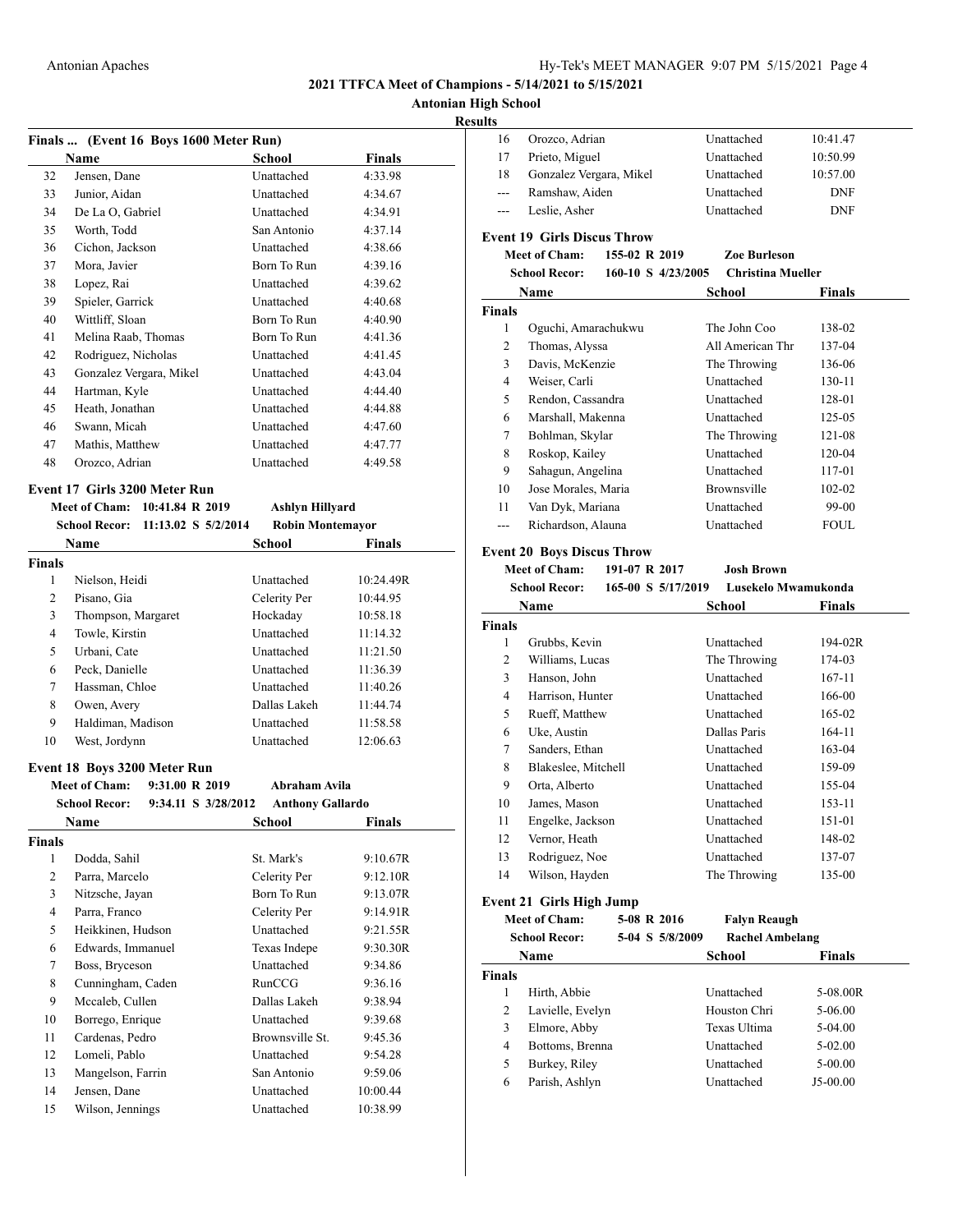|  | Hy-Tek's MEET MANAGER 9:07 PM 5/15/2021 Page 5 |  |  |
|--|------------------------------------------------|--|--|
|  |                                                |  |  |

**Antonian High School**

### **Results**

|                | <b>Event 22 Boys High Jump</b>      |                  |                        |               |
|----------------|-------------------------------------|------------------|------------------------|---------------|
|                | <b>Meet of Cham:</b>                | 6-11 R 2017      | <b>Michael Tolds</b>   |               |
|                | <b>School Recor:</b>                | 6-09 S 5/3/1980  | <b>Charles Dillard</b> |               |
|                | Name                                |                  | School                 | Finals        |
| <b>Finals</b>  |                                     |                  |                        |               |
| 1              | Williams, Davyon                    |                  | Unattached             | $6 - 10.00$   |
| 2              | Rivers, Jalan                       |                  | Houston Chri           | $J6-10.00$    |
| 3              | Howlett, Jamariyan                  |                  | Unattached             | $6 - 06.00$   |
| 4              | Butler, Cayden                      |                  | Unattached             | J6-06.00      |
| 5              | Henry, Augustus                     |                  | Unattached             | $6 - 04.00$   |
| 6              | Lilljedahl, Jace                    |                  | Leander Spar           | $5 - 10.00$   |
|                | <b>Event 23 Girls Javelin Throw</b> |                  |                        |               |
|                | <b>Meet of Cham:</b>                | 129-03 R 2016    | <b>Jenna Ellis</b>     |               |
|                | Name                                |                  | School                 | <b>Finals</b> |
| <b>Finals</b>  |                                     |                  |                        |               |
| 1              | Elizondo, Alexa                     |                  | Unattached             | 117-11        |
| 2              | Thomas, Alyssa                      |                  | All American Thr       | 103-00        |
| 3              | Elmore, Abby                        |                  | Texas Ultima           | 98-07         |
| 4              | Rendon, Cassandra                   |                  | Unattached             | 92-04         |
| 5              | Shaw, Ty'shauna                     |                  | Unattached             | 91-02         |
| 6              | White, Remy                         |                  | San Antonio            | 87-08         |
| 7              | Pace, Ava                           |                  | San Antonio            | 61-05         |
| 8              | Esquinca-Moreno, Paulina            |                  | San Antonio            | 55-03         |
| 9              | Bishop, Sofia                       |                  | San Antonio            | 53-01         |
|                | <b>Event 24 Boys Javelin Throw</b>  |                  |                        |               |
|                | <b>Meet of Cham:</b>                | 207-00 R 2019    | <b>Izac Canchola</b>   |               |
|                | Name                                |                  | School                 | Finals        |
| <b>Finals</b>  |                                     |                  |                        |               |
| 1              | Warzecha, Conner                    |                  | Unattached             | 183-03        |
|                | <b>Event 25 Girls Long Jump</b>     |                  |                        |               |
|                | <b>Meet of Cham:</b>                | 19-06.50 R 2017  | <b>Alex Madlock</b>    |               |
|                | <b>School Recor:</b>                | 18-01 S 4/3/2004 | <b>Myra Collins</b>    |               |
|                | <b>Name</b>                         |                  | School                 | <b>Finals</b> |
| <b>Finals</b>  |                                     |                  |                        |               |
| 1              | Conway, Lesley                      |                  | Unattached             | 19-00.00      |
| $\overline{2}$ | Brand, Brianna                      |                  | Unattached             | 18-11.50      |
| 3              | Johnson, Aliyah                     |                  | Unattached             | 18-01.75      |
| 4              | Cook, Taila                         |                  | Zoom-LTE               | 17-07.75      |
| 5              | Clark, Camryn                       |                  | Unattached             | 17-06.25      |
| 6              | Coleman, Taniah                     |                  | Zoom-LTE               | 17-06.00      |
| $\tau$         | Spillers, Claire                    |                  | Zoom-LTE               | 17-05.00      |
| 8              | Idlebird, Ashonti                   |                  | Zoom-LTE               | 17-02.50      |
| 9              | Elmore, Abby                        |                  | Texas Ultima           | 17-01.50      |
| 10             | Wilson, Madeleine                   |                  | Unattached             | 16-07.00      |
| 11             | Bent, Mia                           |                  | Houston Chri           | 16-05.00      |
| 12             | Wells, Joy                          |                  | Zoom-LTE               | 16-03.50      |
| 13             | Burkey, Riley                       |                  | Unattached             | 16-03.00      |
|                |                                     |                  |                        |               |

|                | <b>Event 26 Boys Long Jump</b>    |                      |                  |                         |                                    |
|----------------|-----------------------------------|----------------------|------------------|-------------------------|------------------------------------|
|                | <b>Meet of Cham:</b>              | 23-11 R 2017         |                  | <b>D.J Henderson</b>    |                                    |
|                | <b>School Recor:</b>              | 21-09.50 S 4/26/2010 |                  | Christopher Ivone Jr.   |                                    |
|                | Name                              |                      |                  | School                  | Finals                             |
| <b>Finals</b>  |                                   |                      |                  |                         |                                    |
| 1              | Davis, Aaron                      |                      |                  | Unattached              | 22-06.50                           |
| 2              | Henry, Augustus                   |                      |                  | Unattached              | 22-03.50                           |
| 3              | Bryan, Zeke                       |                      |                  | Zoom-LTE                | 21-11.00                           |
| 4              | Moore, Jai                        |                      |                  | Dallas Paris            | 21-06.00                           |
|                | <b>Event 27 Girls Pole Vault</b>  |                      |                  |                         |                                    |
|                | <b>Meet of Cham:</b>              | 13-06 R 2019         |                  | <b>Riley Floerke</b>    |                                    |
|                | <b>School Recor:</b>              |                      | 10-06 S 4/9/2015 | <b>Morgan Christian</b> |                                    |
|                |                                   |                      |                  |                         |                                    |
|                | Name                              |                      |                  | School                  | Finals                             |
| <b>Finals</b>  |                                   |                      |                  |                         |                                    |
| 1              | Bybee, Claire                     |                      |                  | Unattached              | 11-06.00                           |
| 2              | Kowalski, Sophia                  |                      |                  | Unattached              | J11-06.00                          |
| 3              | Neighbors, Jacelyn                |                      |                  | Unattached              | 11-00.00                           |
| 4              | Todaro, Sailor                    |                      |                  | Unattached              | J11-00.00                          |
| 5              | Andrus, Kaci                      |                      |                  | Unattached              | 10-06.00                           |
| 6              | Wegener, Rachel                   |                      |                  | Unattached              | J10-06.00                          |
| 7              | Bettencourt, Grace                |                      |                  | Unattached              | J10-06.00                          |
| ---            | Hanna, Delaini                    |                      |                  | Unattached              | ΝH                                 |
| ---            | Garrett, Lauren                   |                      |                  | Unattached              | NH                                 |
| $---$          | Joslin, Kade                      |                      |                  | Unattached              | ΝH                                 |
|                | <b>Event 28 Boys Pole Vault</b>   |                      |                  |                         |                                    |
|                | <b>Meet of Cham:</b>              | 17-00 R 2017         |                  |                         | <b>Brandon Bray/Riley Richards</b> |
|                | <b>School Recor:</b>              |                      | 13-00 S 5/4/2014 | <b>James Hoffman</b>    |                                    |
|                | <b>Name</b>                       |                      |                  | School                  | <b>Finals</b>                      |
| <b>Finals</b>  |                                   |                      |                  |                         |                                    |
| 1              | Klefstad, Ryley                   |                      |                  | Unattached              | 13-06.00                           |
| 2              | Vanesko, Michael                  |                      |                  | St. Mark's              | 13-00.00                           |
| 3              | Ulbricht, Jonah                   |                      |                  | Unattached              | J13-00.00                          |
| 4              | Smith, Andrew                     |                      |                  | Unattached              | J13-00.00                          |
|                |                                   |                      |                  |                         |                                    |
|                | <b>Event 29 Girls Shot Put</b>    |                      |                  |                         |                                    |
|                | <b>Meet of Cham:</b>              | 47-10 R 2016         |                  | <b>Leilyn Miles</b>     |                                    |
|                | School Recor: 48-08.25 S 6/8/2002 |                      |                  | <b>Abigail Ruston</b>   |                                    |
|                | Name                              |                      |                  | School                  | Finals                             |
| <b>Finals</b>  |                                   |                      |                  |                         |                                    |
| $\mathbf{1}$   | Weiser, Carli                     |                      |                  | Unattached              | 46-08.25                           |
| 2              | Oguchi, Amarachukwu               |                      |                  | The John Coo            | 42-11.25                           |
| 3              | Marshall, Makenna                 |                      |                  | Unattached              | 42-05.00                           |
| $\overline{4}$ | Sahagun, Angelina                 |                      |                  | Unattached              | 41-01.00                           |
| 5              | Thomas, Alyssa                    |                      |                  | All American Thr        | 39-09.50                           |
| 6              | Bohlman, Skylar                   |                      |                  | The Throwing            | 39-09.00                           |
| $\tau$         | Davis, McKenzie                   |                      |                  | The Throwing            | 39-07.75                           |
| 8              | Burnett, Campbell                 |                      |                  | Unattached              | 39-02.25                           |
| 9              | Roskop, Kailey                    |                      |                  | Unattached              | 35-05.25                           |
|                |                                   |                      |                  |                         |                                    |